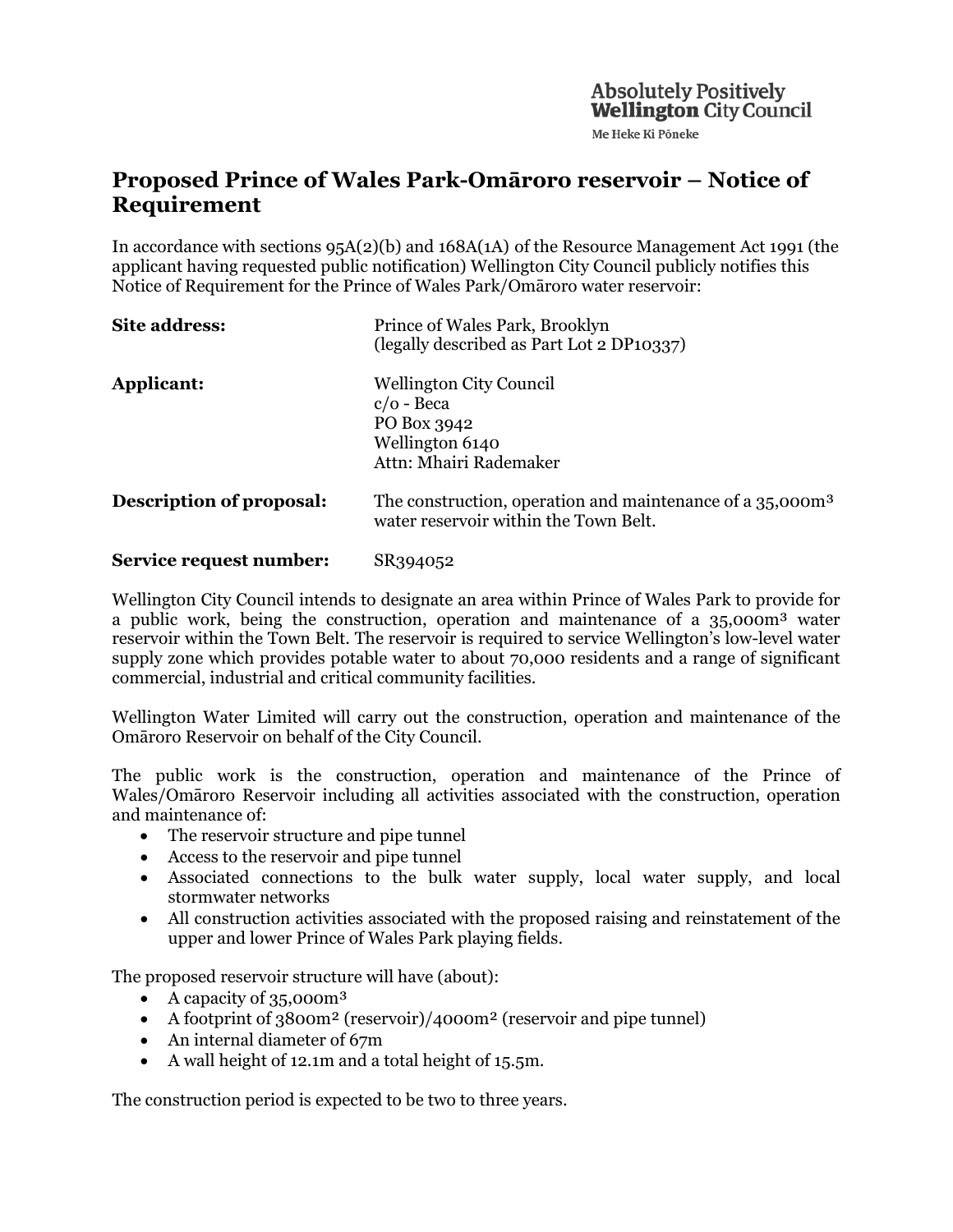The reservoir is designed to be buried, with the exception of two small access hatches on the roof of the reservoir and a 2.5m x 2.5m doorway and a 10m-wide service access to the reservoir's buried service and pipe tunnel.

## **Viewing the application**

You can view the full application (hard copy), including the applicant's Assessment of Environmental Effects, the plans and all supporting information, during normal business hours at:

- City Service Centre, ground floor of the City Council offices, 101 Wakefield Street
- Central Library, 65 Victoria Street
- Newtown Library, 13 Constable Street.

You can also view or download the full application from the Council's website via: <https://wellington.govt.nz/have-your-say/public-notices>

If you have any questions about the application please contact Stephanie Steadman, via the Planning Helpdesk (phone: 04 801 3590/email: BUS.Planning@wcc.govt.nz).

### **How to make a submission**

Any person may make a submission on the application.

Your submission must be in the prescribed form, be dated, signed by you and include the following information:

- 1. Your name, postal address, telephone number, email address and fax number (if applicable).
- 2. Details of the application you are making the submission on, including location and service request/reference number (see above).
- 3. Whether you support, oppose or are neutral to the application.
- 4. Your submission, with reasons.
- 5. The decision you wish the Council to make.
- 6. Whether you wish to be heard (make an oral submission) in relation to your submission.

You may make a submission through the following options:

- Emailing written submission to: [consent.submissions@wcc.govt.nz](mailto:consent.submissions@wcc.govt.nz)
- Sending written submission to: Resource Consents Team, Wellington City Council, PO Box 2199 Wellington 6140
- Online submission via the Council website: [https://wellington.govt.nz/have-your](https://wellington.govt.nz/have-your-say/public-notices/resource-consent-submission-form)[say/public-notices/resource-consent-submission-form](https://wellington.govt.nz/have-your-say/public-notices/resource-consent-submission-form)

Hard copies of the submission form are available from the City Council, 101 Wakefield Street. They can also be obtained through the Council's webpage via: [https://wellington.govt.nz/~/media/services/consents-and-licenses/resource](https://wellington.govt.nz/%7E/media/services/consents-and-licenses/resource-consents/files/application-forms/submission-on-resource-consent.pdf)[consents/files/application-forms/submission-on-resource-consent.pdf](https://wellington.govt.nz/%7E/media/services/consents-and-licenses/resource-consents/files/application-forms/submission-on-resource-consent.pdf)